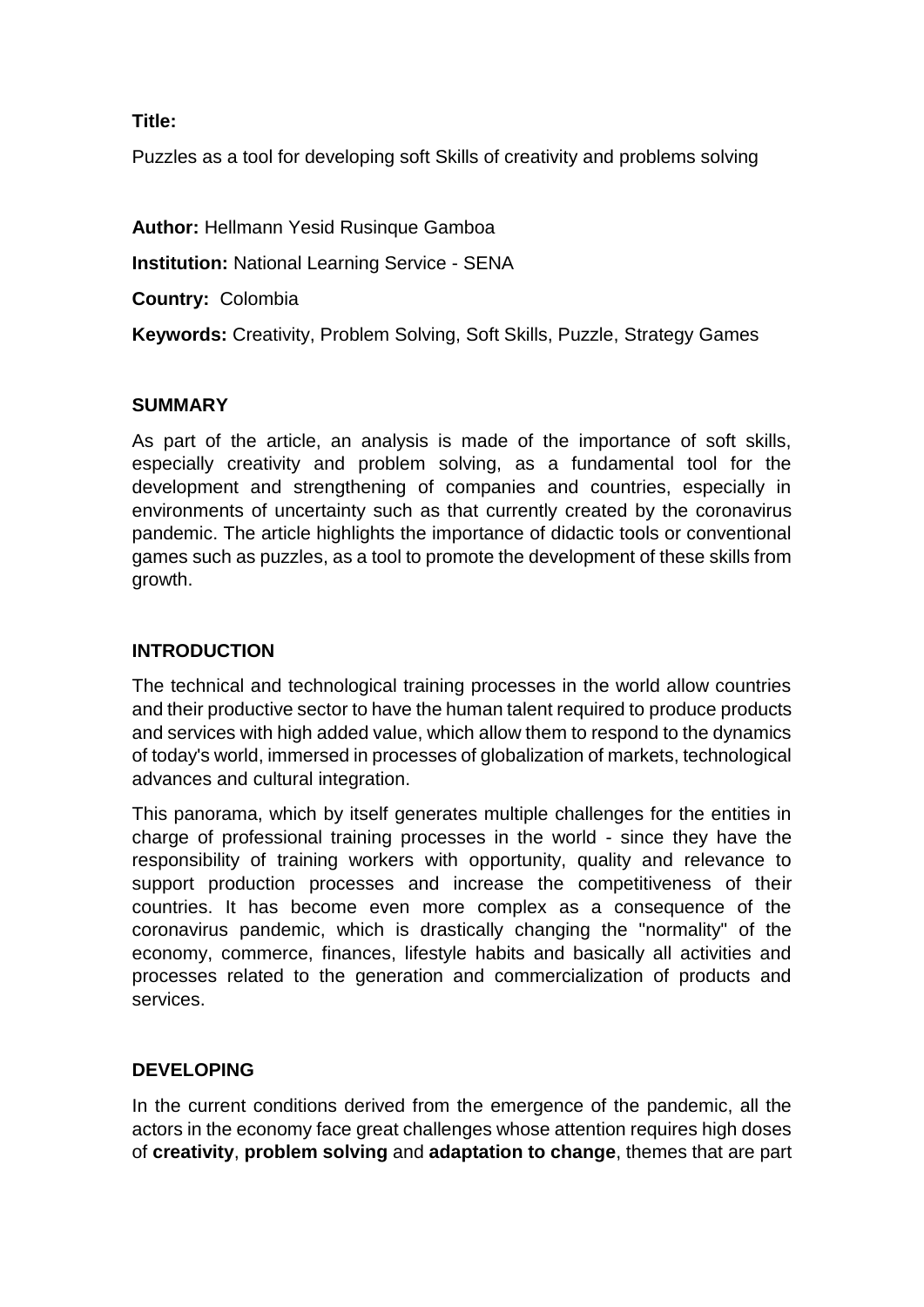of the set called soft skills, which unfortunately often are relegated to secondary places behind technical or hard skills, within professional training processes.

While it is true that it is not easy to advance in the development of soft skills within conventional training schemes or strategies, that is, in learning environments and with the support of an instructor or tutor who accompanies the process, it is very important be able to identify other strategies or methodologies that allow their effective development, so that the workforce that is delivered to the productive sector is **comprehensive**, that is, not only has excellent skills from the technical point of view, but also from the human point of view has important qualities and soft skills, to effectively contribute to the growth, development, efficiency and productivity of companies and countries.

The shortcomings in the development of these soft skills in young people is evidenced in skills competitions such as those organized by WorldSkills Americas or WorldSkills International, where it is possible to find cases of young competitors with excellent technical qualities, but who when faced with a competitive situation - such as excessive stress, work under pressure or the occurrence of an unexpected problem - they become overwhelmed or make mistakes that they would not normally make, leading to a reduction in the quality of the products or services delivered, and therefore, to a reduction in the score obtained.

That is why as part of the training, they tend to develop soft skills that allow them to correctly deal with these kinds of situations, which also include topics such as discipline, responsibility, planning and time management, self-confidence or assertive communication, topics that develop in an important and natural way with the mere fact of participating in a competitive environment, unlike what would be achieved in a conventional training environment. I believe that this is why the apprentices who have the experience of participating in Skills Competitions of any kind, have a higher level of development of soft skills than those who do not and therefore have a better level of adaptability and insertion in the working world.

This situation leads us to consider the need for professional training entities in the world to find additional strategies that allow the development of soft skills by their young apprentices, in such a way that they contribute with quality human talent and that contribute in a more significant way, to the development and productivity of companies and countries, particularly in the current pandemic environment that has resulted in many jobs lost and many companies in bankruptcy, a situation that has profoundly affected the economic and productive apparatus of all countries.

As a citizen of this globalized society and having the fortune of having known different countries and cultures, I believe that there is much that can be done to promote the development of soft skills, particularly in relationship with creativity and problem solving, from the family environment and as part of the upbringing and development of children and young people; but unfortunately, my impression is that at present, little is being done towards this goal. In the same way, I consider that adults could carry out activities on a regular basis, which allow them to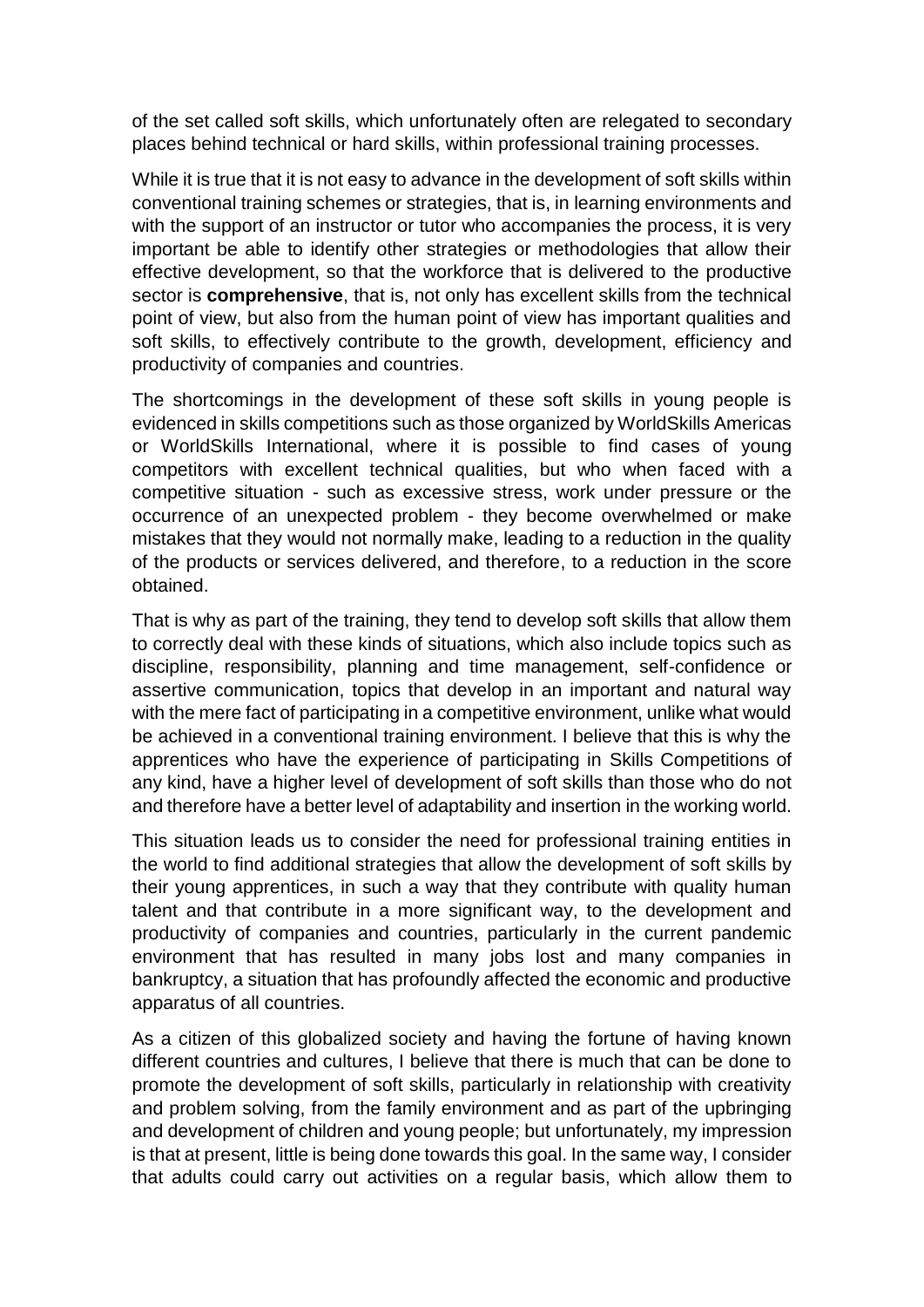continue developing these skills, however, the general perception is that there is not much willingness in the adult population to do so.

I want to refer specifically to the usefulness of **puzzles** as a tool to develop and / or strengthen creativity and problem-solving skills. Taking something as simple as a **tangram** as an example, this can be an excellent tool for this purpose, since it is possible to manufacture it at home using paper, cardboard or wood and it has the possibility of generating challenges with different degrees of difficulty - some really demanding and complex, so, they can serve to strengthen and develop these skills in both children and youth, as well as adults.

I want to propose as part of this article a small exercise in this regard.

The tangram is a challenge that is made up of 7 different geometric pieces, which, when arranged in different positions and distributions, can generate different figures. Next, I present the best-known organization of the tangram to form the figure of a square.



The challenge is to be able to position all the pieces in such a way that a certain figure is generated, an activity that in some cases can be very simple, given that some objective figures almost show the position of each piece. However, in other cases the exercise can become very complex and require significant amounts of creativity and problem solving to find the answer.

As an example, I present two challenges below, with which it is possible to do this exercise to find the answer in each case. It is important to keep track of the time it takes to find each solution.

If a tangram is not available, it is possible to take the square tangram as a reference to draw the figures on a sheet of paper to cut them out.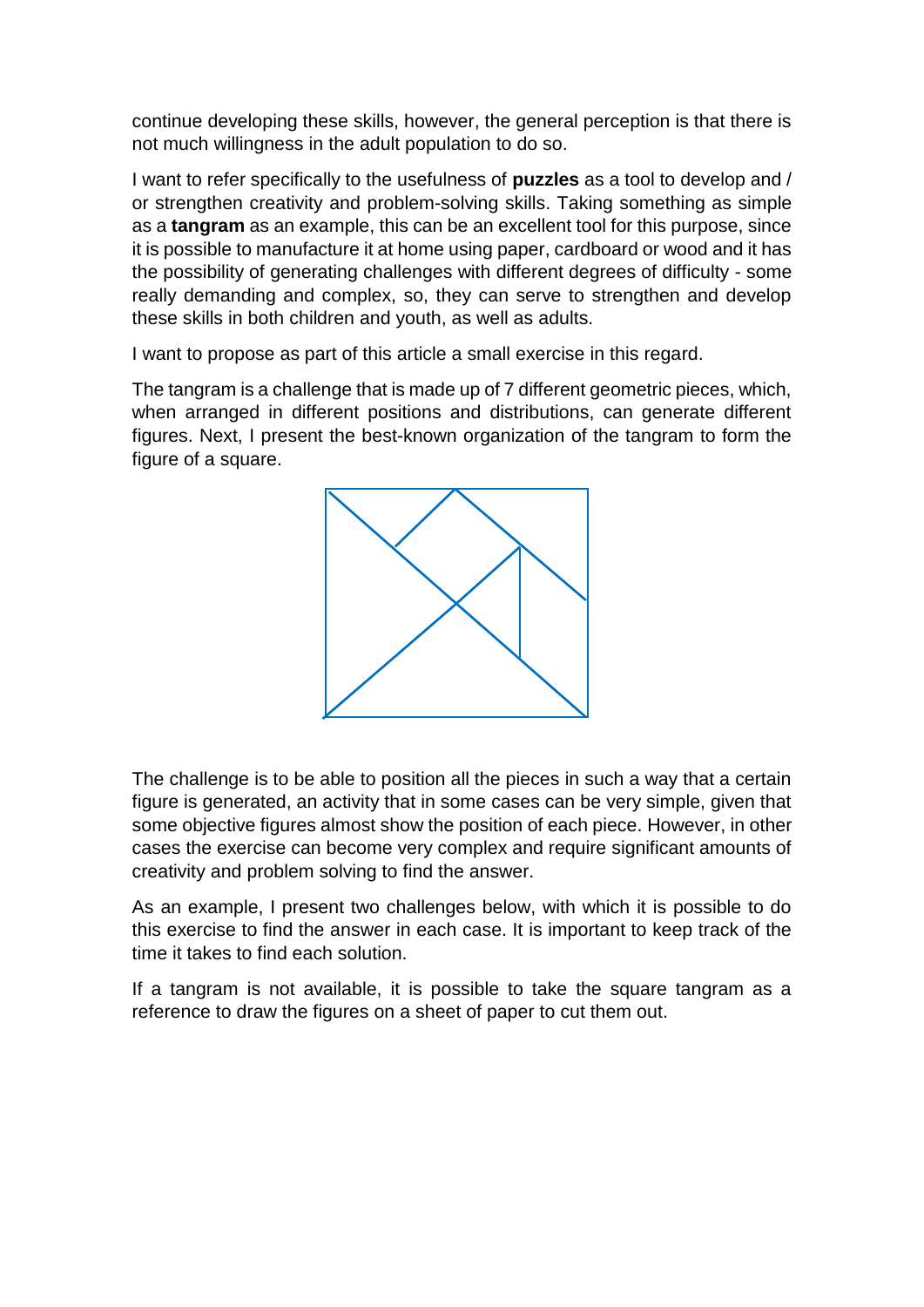

From this activity it is very possible to conclude that the solution for challenge 1 was found in less time than that of challenge 2, it is also possible that the solution to challenge 2 took more than 5 minutes or it is even possible that has abandoned the exercise without finding the solution to challenge 2. **In these last two cases it would be evident that it is necessary to continue working and training the brain to strengthen and develop creativity and problem-solving skills**. Further on in the references, links to two videos on my channel are included where the solutions to these exercises are presented.

Now, why would this be important? Because in real life there are always unforeseen, unplanned or problematic situations for which it will be necessary to think creatively and find a solution, which is why having people who have developed these Skills represents a key strength for organizations and countries to **find more efficient ways to develop their products or services, to incorporate new features of high added value, to continuously improve their quality levels or to face adverse situations. unforeseen events** such as the emergence of the coronavirus that is impacting economies in such a significant way and in the face of which companies and countries have had to rely on creativity and problem solving as tools to reinvent themselves, to evolve and to be able to endure for the time being in a financially viable way.

My proposal then is the following, it is important to resume, encourage and spread the use of tools such as puzzles to accompany the development of children and young people, so that through didactics and games, they can strengthen the skills of creativity and problem solving. I believe that this strategy can be much more effective than waiting for young adults to enter the training processes in a technical and technological training entity, so that it tries to advance in the development of these skills in a learning environment and under conventional training models.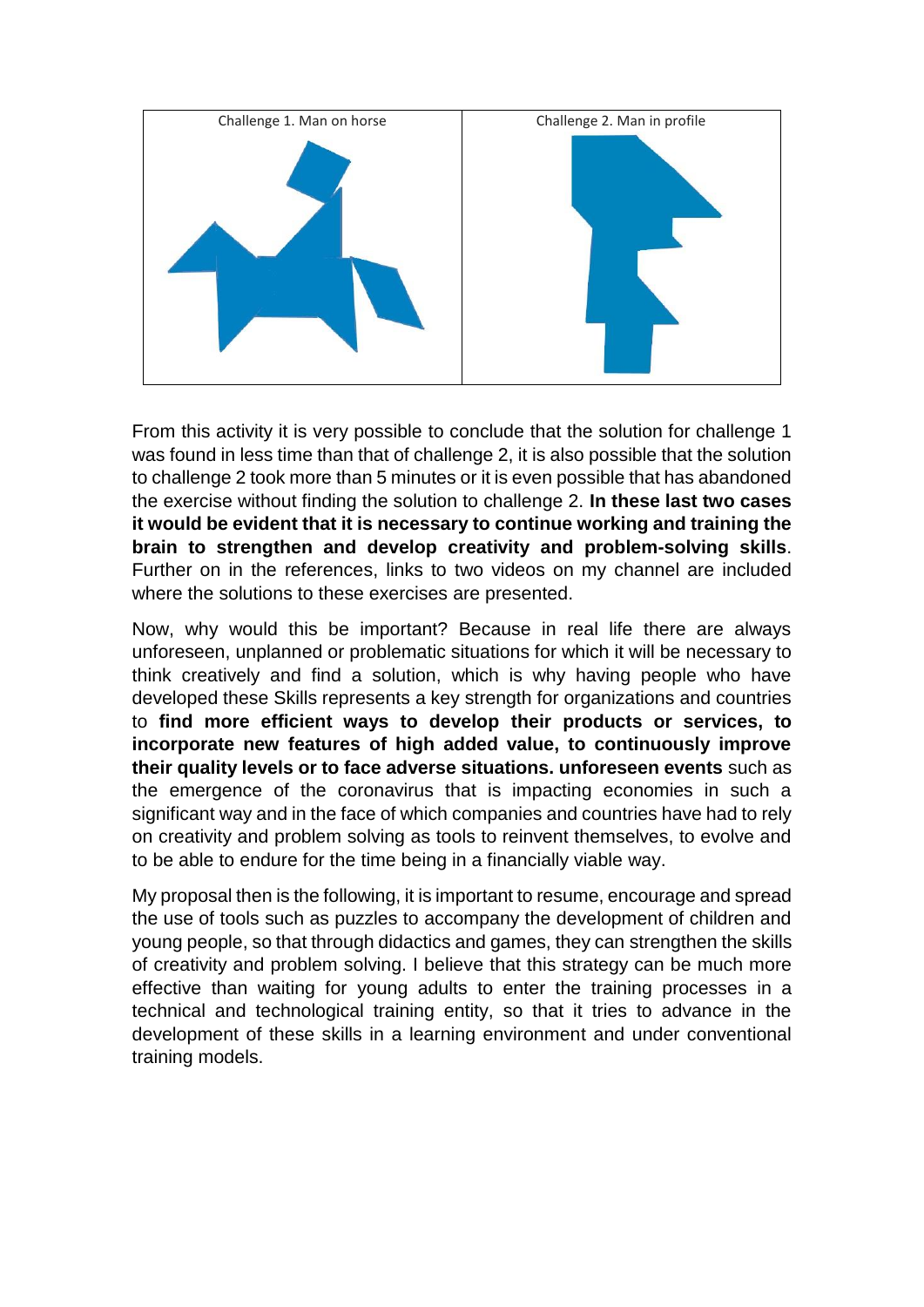Now, if it is not about puzzles, there are many other tools that can support this same purpose, there are strategy games such as chess or Chinese checkers, sudoku puzzles, mazes, word searches or crosswords. Any of these tools is valid and useful, so that everyone, depending on their preferences, could choose any, the important thing is to **take up these tools and give them the space, particularly during childhood and the development of young people**, who possibly instead of these activities spend so much time on television, video games that are mostly non-strategy, social media, or online movie and television services.

I want to clarify that for this suggestion the games of chance that include dice, roulette, spinning wheel or cards do not apply, since, in my opinion, these kind of games, by the component of chance that they involve, **DO NOT** contribute significantly to the development of creativity and problem solving skills.

On the other hand, it would be ideal to return to a normality in which on special occasions children, young people or adults are given puzzles, sudoku puzzles or chess games instead of violent video games, or toy weapons or games of chance. At this point, it is interesting to wonder when was the last time a gift of this kind was given or received? What if we could do something to encourage this practice again in the future?

As a final strategy, I suggest taking advantage of the idle or available time slots, to use them to watch videos that stimulate the development of creativity. I have always been passionate about these topics and convinced of their importance to strengthen people's skills and abilities, which is why I have created a YouTube channel for this specific purpose called:

Let's Do Puzzles! [\(https://www.youtube.com/channel/UCp5ffPbWpLo-](https://www.youtube.com/channel/UCp5ffPbWpLo-Z2BlZMb_gsw/featured)[Z2BlZMb\\_gsw/featured\)](https://www.youtube.com/channel/UCp5ffPbWpLo-Z2BlZMb_gsw/featured)

which contains playlists dedicated to different categories of puzzles. It is also possible to find similar material on other YouTube channels such as:

- **Let's Do This** [\(https://www.youtube.com/c/LetsDoThis123/featured\)](https://www.youtube.com/c/LetsDoThis123/featured),
- **Mr Puzzle** [\(https://www.youtube.com/c/MrPuzzle/featured\)](https://www.youtube.com/c/MrPuzzle/featured) and
- **Cuby** [\(https://www.youtube.com/c/CubyPuzzles/featured\)](https://www.youtube.com/c/CubyPuzzles/featured).

This kind of material can even be used in idle spaces in meetings, transfers or trainings - as before the start, during the closing or during active breaks - as an additional aid to stimulate creativity in attendees and their willingness to contribute.

Returning to the point of Skills Competitions, I consider it important to highlight that the use of tools such as those described within the training plans of apprentices prior to participation in continental or international Competitions, allows them to strengthen creativity and problem solving, allowing them to be better prepared to face and overcome in the best possible way the unforeseen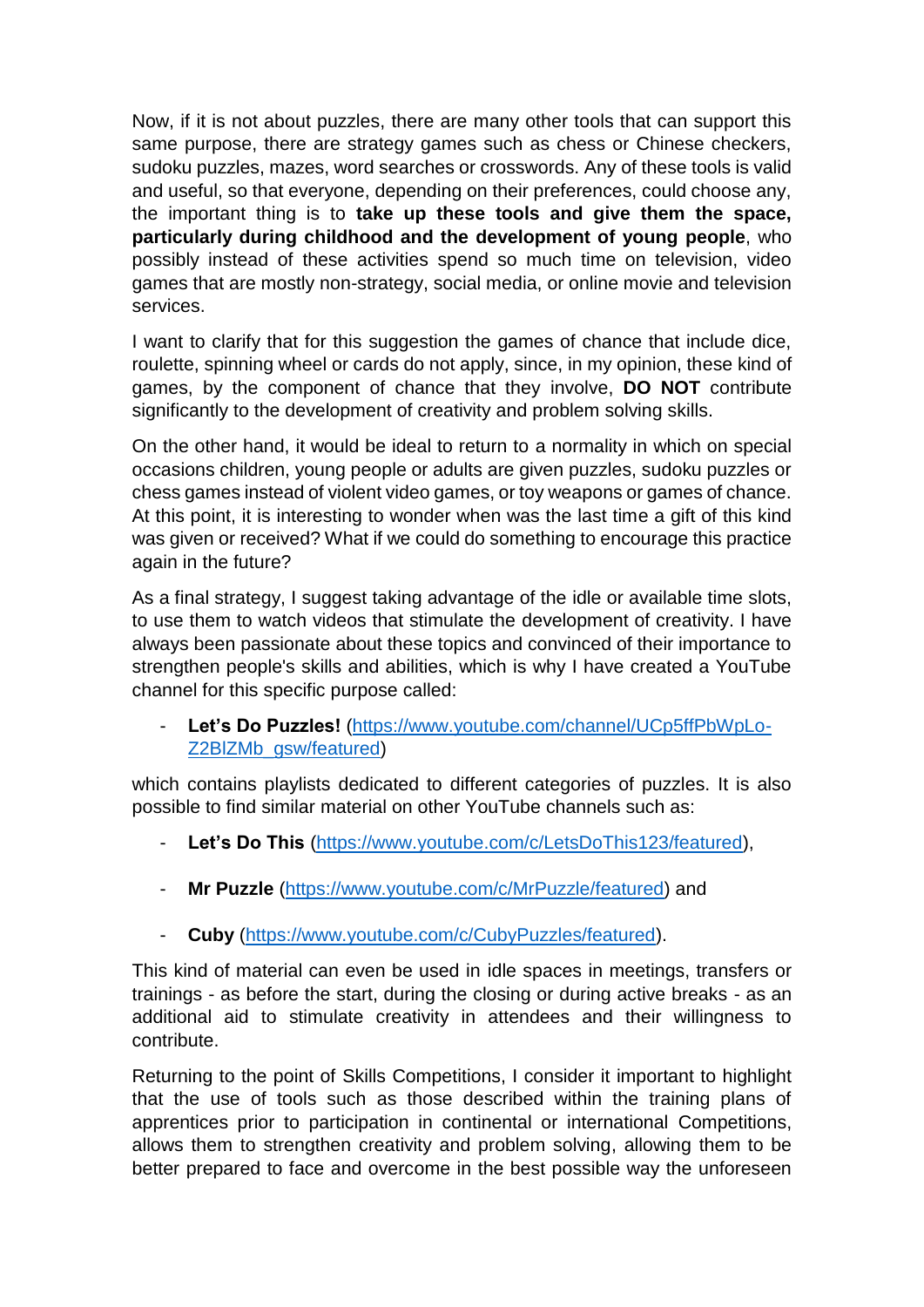events that arise during the Competition, but more importantly, providing them with additional tools that allow them a better adaptation and performance in working life.

It must be borne in mind that after all, repetitive and routine tasks are easily automatable, but when it comes to qualified human talent in technical and technological training processes, the productive sector of the countries is not looking for robots, since the creativity of the human being and the ability to respond appropriately to unexpected problems or situations that arise can make a difference both in a Skill Competition and in real life work.

In this way, I invite you to return to games and challenges, change our daily activity schedule to give a little space to put together a puzzle, play a game of chess, solve a Sudoku puzzle or watch videos that stimulate the brain, strengthening creativity, removing that time from the development of innocuous activities that do not add any value. If we all adopt a healthy habit of this type and begin to promote it in children and young people, with certainty in the future we will have a more creative and relevant human talent with a greater willingness to find solutions to complex problems, contributing in a more significant way to the development of society, companies and countries.

## **CONCLUSIONS**

It is necessary for companies, countries and especially societies to become aware of the importance of soft skills - especially creativity and problem solving as a fundamental tool to increase the competitiveness of companies and nations, as well as increasing the capacity to provide an adequate response to unexpected situations such as the coronavirus pandemic that has caused so much damage in the world economy.

To promote the strengthening of these skills, it is possible to apply strategies for their early development, during childhood and youth, where an alternative is to stimulate the use of teaching tools and conventional games such as puzzles, strategy games such as chess or Chinese checkers, mazes or sudokus, whose solution represents a challenge for the brain and an opportunity to strengthen creativity and problem solving in people.

## **BIBLIOGRAFÍA**

• Books

Danesi M. (2002). The Puzzle Instinct: The Meaning of Puzzles in Human Life. Indiana University Press

Sloane P. y Miller M. (2004). Brain-Busting Lateral Thinking Puzzles. Sterling Publishing Co. Inc.